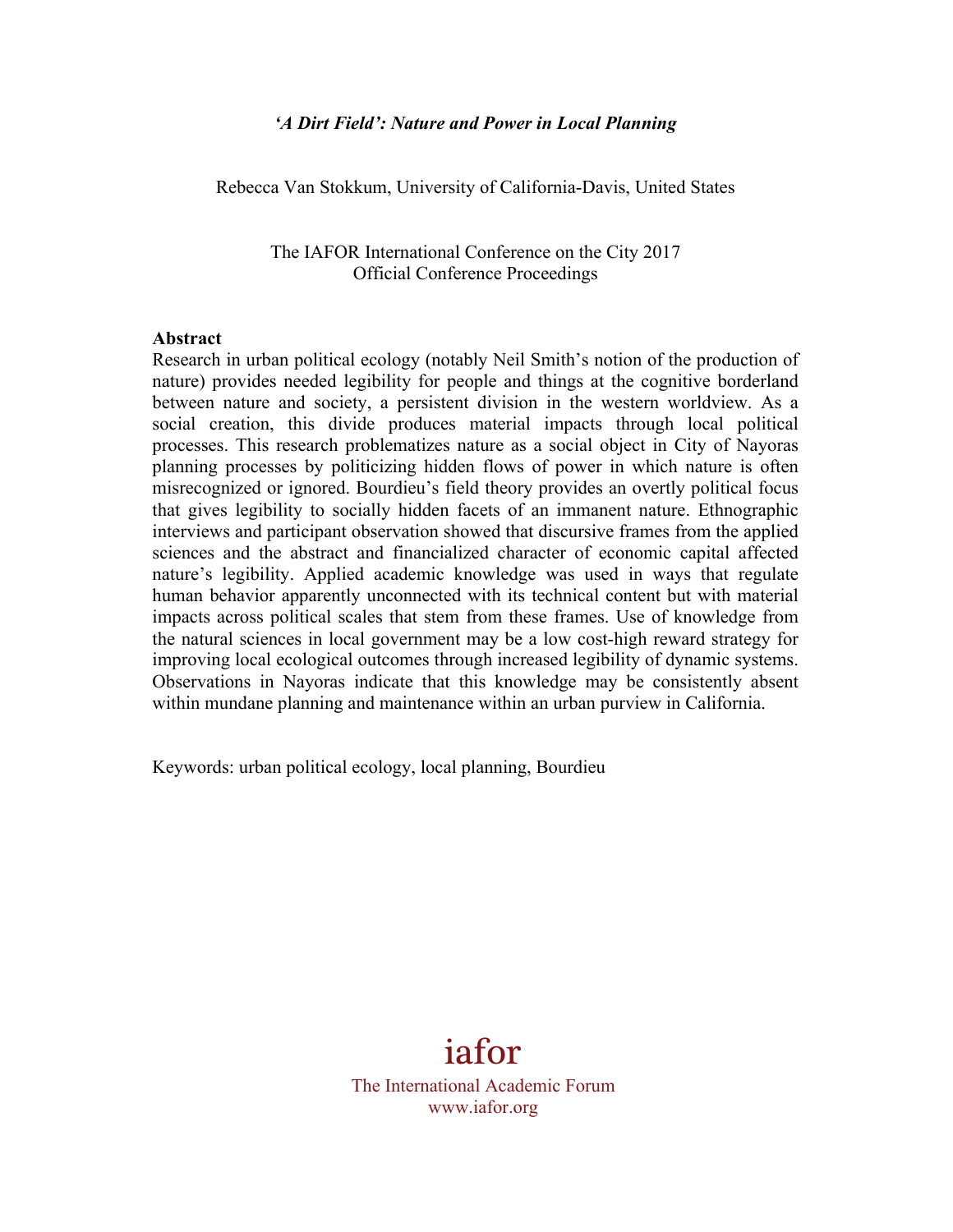The lover of nature is he whose inward and outward senses are still truly adjusted to each other… --Ralph Waldo Emerson

That [humanity's] physical and spiritual life is linked to nature means simply that nature is linked to itself, for [humanity] is a part of nature. --Karl Marx, Economic and Philosophic manuscripts of 1844

#### **Introduction**

Abdur Sakarnoputri sat in an ascetically furnished conference room on the third floor of Nayoras City Hall (pseudonym). Planning, he suggested, was an abstract endeavor in which the needs of future, imagined residents needed to be considered: "…it's not like people who haven't bought into a neighborhood are concerned about a neighborhood that doesn't exist. It's a dirt field" (personal communication, July 31, 2013) Echoing Swyngedouw's (1996) early urban political ecological work, Abdur describes planning processes through which urban, suburban and peri-urban nature is regularly metabolized. With the practical sensibility of a local planner, Abdur expresses the juxtaposition of socio-natures in disparate states of digestion within the urban economic, social and political metabolic systems that, as Marx writes above, are never separate from nature. Abdur's colleague Jefferson Graham, adds:

How the heck are we going to know looking out 25 years to know exactly what's going to happen, but General Plans are updated every five years so that's just the process. You look out, you plan as well as you can. And then in 10 years you're updating your General Plan and then you look out again. As they are always looking out and then looking back and modifying and aligning the theoretical [land use designations] with what's projected, with what's reality all the way. (personal communication, August 29, 2013)

For Abdur and Jefferson, planning is abstract in character because it is connected to outcomes that may materialize decades in the future. In this process, although nature is immanent, natural things are managed through cognitive constructs in power-laden settings, in part, through linguistic and pragmatic simplification that limit possible outcomes. In this sense nature is a wily object (sensu Becker, 1953) in western cognition, one that evokes passion and schooled ignorance in the same breath.

Within urban political ecology (UPE), the idea of the human production of nature takes a unique form through historical examination of 'rural' objects in regional hinterlands in relation to 'urban' objects within cities (Robbins, 2012; Cronon, 1991). UPE has produced empirical research regarding ecological change predominantly in large urban areas including: the historical growth of specific cities (Chicago, Cronon, 1991; New York, Gandy, 2003), metabolism of resources in urban areas (water, Swyngedouw, 2004a and Kaika, 2005; food Galt 2013, Guthman, 2011) and specific geomorphologic features (rivers, Desfor & Keil, 2004; urban lawns, Robbins, 2005). Other post-humanist work, for example Grove (2009), has provided alternative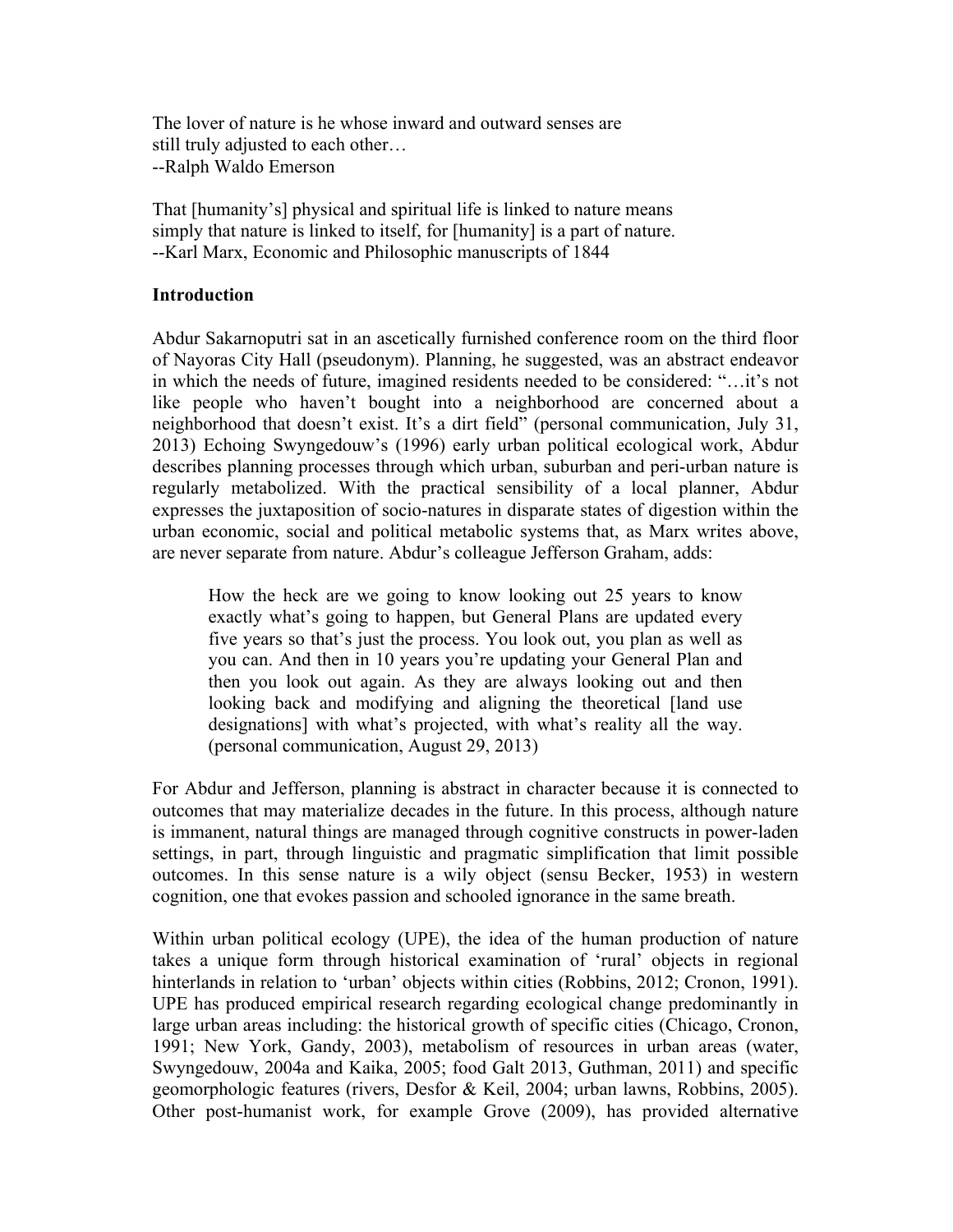ontological approaches that discern "broader cultural dynamics inherent in nature" (Heynen, 2013) that might form a basis for political analysis and that has been part of feminist and post-structuralist research in UPE. The unequal distribution of agency in its human form has been problematized in UPE through analysis of flows of power (Berkes & Folke, 1998; Kobayashi & Peak, 1994; Reed & Christie, 2009 for a discussion of gendered information). Heynen (2013) emphasizes that, though the body of UPE literature has expanded and matured, nature, as an object of research, has been under-theorized (with the notable exception of the philosophical/theoretical work of Loftus, 2012). There is a lack of empirical research focused primarily on theorizing nature in a context of local power. This research gap is addressed here through an empirical reading of nature as a social object within urban planning. Because smaller cities are a demographic sector experiencing exceptional growth (globally NRC, 2003; U.S. Vey & Forman, 2000), these cities create a unique opportunity for research regarding planning processes within a context of sustained growth. This paper examines notions of nature within planning processes in the medium-sized city of Nayoras, California through participant observation and ethnographic interviews. Here, discursive forms such as the quotes from Abdur and Jefferson are a proxy for local social processes as well as a generative tool used to mediate the experience of, attitudes toward and management of the natural world.

Research in urban political ecology provides needed legibility at the cognitive borderland between nature and society, a persistent division in the western worldview (Nik Heynen, 2013). A premise of this paper is that this divide is a social creation with a historical and cultural trajectory that, in the aggregate, produces impacts on people and things (Latour, 1993). Problematizing nature as a social object in local planning processes illuminates hidden flows of power where nature is often misrecognized or ignored (Gandy, 2012) because of economic, cultural and social networks that structure competition for resources. In this light, Bourdieu's field theory is used to analyze concepts of nature in City of Nayoras planning processes. Bourdieu's work provides an overtly politicized focus to local planning that gives legibility to socially hidden facets of an immanent nature.

# **Methodology**

Fieldwork for the project took place over a period of six months in the City of Nayoras, a Central California city of several hundred thousand people. Data include field notes, archival material (mainly planning documents, meeting minutes, and agendas), participant observation, informal conversations and semi-structured interviews. The researcher spent several hundred hours in the field from June to December of 2013. A second round of data, centered on a City of Nayoras water rate increase, was collected in focus groups during the fall of 2014. An interview protocol, included as an appendix, was used in the first round of interviews (Patton, 1990). Using language as a proxy, this protocol was designed to uncover the implicit worldview used by informants considered planning experts. Semi-structured interviews provided benefits in three areas: evaluation by university leadership, consistency between different interviewers, and efficiency within a time-constrained framework.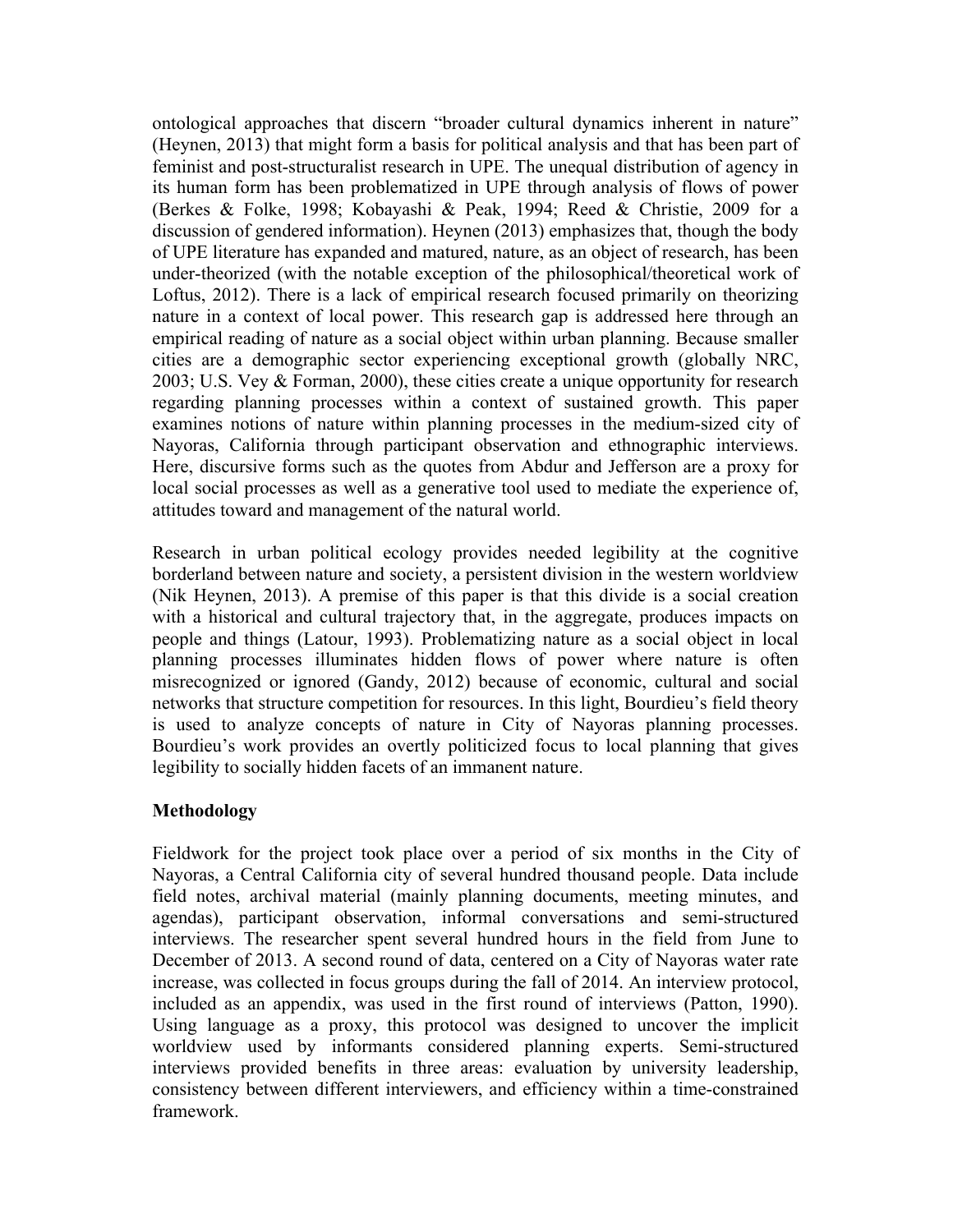The research lent itself to the case study method as outlined by Yin (1984). This method is useful when applied to settings in which several observable phenomena are evident within present-day contexts and where the nature of the interconnection between the setting and these occurrences is unclear. The case study method allows for use of varied data sources (Yin, 1984). Inductive coding of data initially followed an anthropological method (Spradley, 1979, 1980) with a focus on types and flows of information including Geographic Information Systems (GIS). Initial results from this initial analysis led to subsequent rounds of coding focused on emergent themes relating to organization of social space and stores of capital in a Bourdieuian relational field. Terms used by informants from interviews and observation are off set throughout this paper by use of single quotations.

## **Theoretical Framework**

Humans read nature through social constructs in power-laden settings, including local planning departments. Following Latour (1993, 2007), this social construction does not imply that material reality is imagined or that humans are the sole molders of outcomes in the natural world. Using the much-quoted words of Bourdieu, it does imply that the categories of "vision and division" (1996, p. 5) human's produce affect the management of increasingly fragile human affected natural systems. This moment in history is referred to as the Anthropocene because of the unique and increasingly catastrophic effects of human actions on the global biosphere. In an age where human impacts have left no part of the globe untouched, analyzing nature as a social object implies demystifying and politicizing cognitive simplifications of complex socionatural systems. Linguistic and cognitive simplifications create a system of urban metabolism that affects extensive stores of resources well beyond city limits. Depending on the character of the constructs used in simplification, less understood natural dynamic processes may become functionally illegible to humans. In a world facing unprecedented environmental changes, a truly socio-natural legibility that addresses flows of power may be a key factor in any attempt to alter negative environmental outcomes.

The work of Bourdieu has been used in social science as a materialist method for analytically debunking the belief that social function is transparent. Bourdieu addresses material relations and objects, including people, that become lost in flows of power. Despite criticism that his theory is deterministic or static, its materialist emphasis has produced what Wacquant (1992), Bourdieu's former student and coauthor, calls "a sociology of symbolic power" (p. 14) and what Bourdieu (1996) himself calls a description of "symbolic violence" (p. 3). Bourdieu's theory grants "that symbolic systems are social products that contribute to making the world" and which highlights the "contribution that various forms of symbolic violence make to the reproduction and transformation of structures of domination" (Wacquant, 1992, p. 14-15). Bourdieu outlines a theory of relations that maps social space through species of capital that give substance to these structures (Wacquant, 1991; Jenkins, 1981). The "tool kits" (Wacquant, 1992, p. 31) provided by concepts within Bourdieu's theory are constructed with the goal of solving social puzzles. Bourdieu's focus on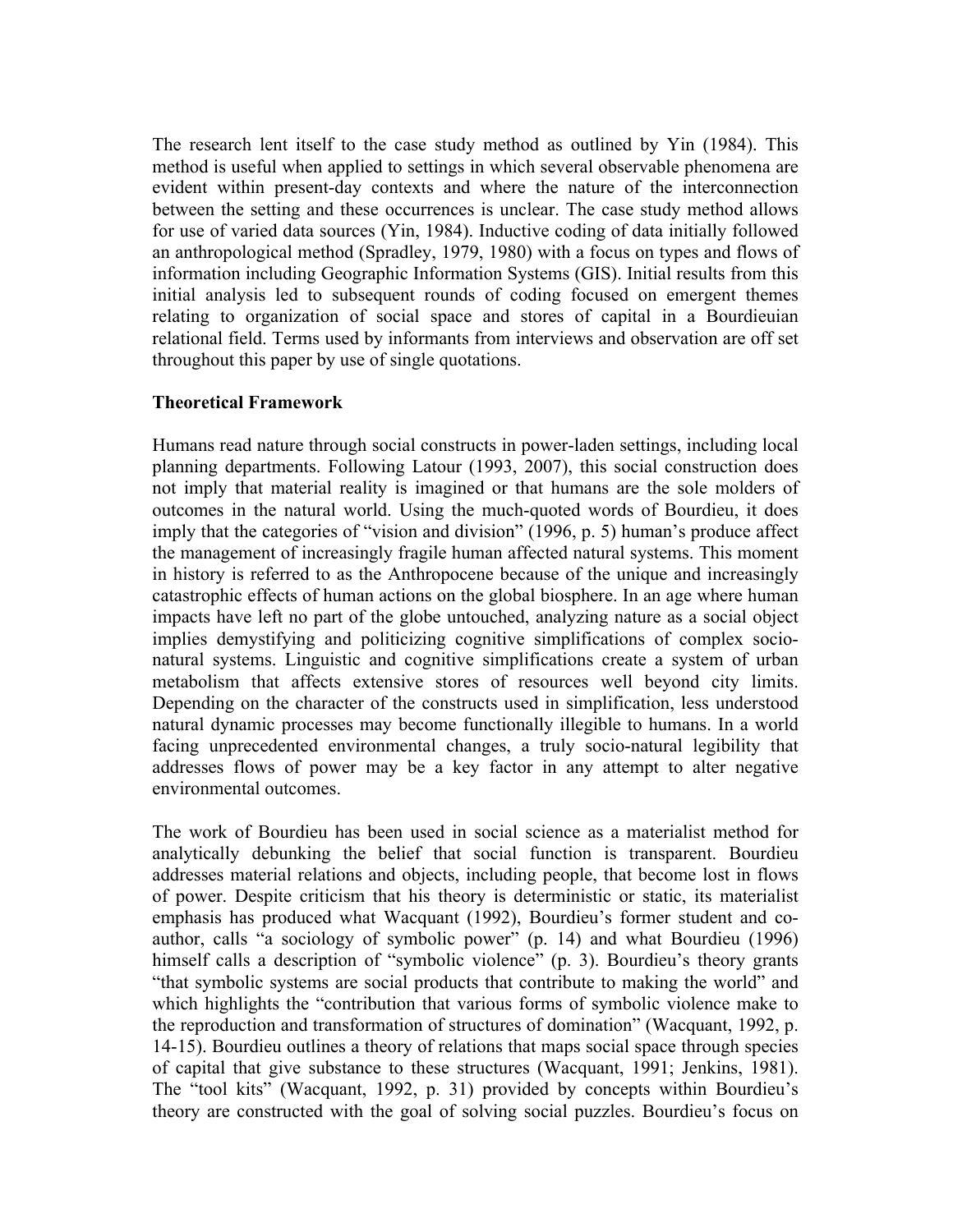demystifying relations of power through capital flows in an expanded system of exchange speaks to social and political ecological struggles of the  $21<sup>st</sup>$  century and the role of social processes in the production and reproduction of an immanent nature. This paper analyzes categories in planning processes used to read nature within a local field of power (based on structures and power derived from the state) and focuses on the ways these categories, along with the species of Bourdieuian capital (economic, cultural, social) connected to them, produce nature's illegibility.

## **Conclusions**

Using Bourdieu's field theory, data analysis is centered on how informants perceived nature discursively and how this perception affected behavior. The following paragraphs are divided into four sections that reflect Bourdieu's three types of capital followed by an analysis of the local field of power. Notions of nature were discussed by informants in line with Bourdieu's concept of the visioning power of the state. Informants used discursive categories to structure competitive behavior and used personal agency to bend categories to meet their goals. In this context, the applied sciences were observed in a powerful position among other stores of capital, while the natural sciences occupied a much lower status. This analysis is not meant as a criticism of any applied discipline per se but, instead, is meant to indicate a lack of key ecological knowledge in local planning. Observation indicates that ecological processes central to positive environmental outcomes may be invisible to local planners in light of the dearth of explicit content from the natural sciences while also maintaining the inarguable importance of the applied sciences.

# **Economic Capital**

Economic capital was a predominant theme during participant observation and interviews. Central categories fell roughly in three areas. In line with Marx, informants saw nature as a store of existing or future value for individuals and the community. This is expressed by a powerful development association representative: "There's not a drop [of water] out of the Sierras that doesn't belong to someone. Whether it's the environment or a contract or someone or something" (M. Perez, personal communication, September 13, 2013). The informant describes the high level of commodification of water in the Central Valley such that all the water that flows down from the Sierra snowpack has been allocated in appropriative or riparian contracts. Although dynamic ecological processes were not mentioned, static pools of natural stores or natural objects were seen largely through planning designations, usually for categories of land (e.g. 'smaller parcels,' 'universal access park,' 'greenfield development,' 'median islands') or components of highly commodified and engineered systems, especially water (e.g. 'water out of the Delta,' 'recharge,' 'storage in the Sierras'). Sometimes modifiers were added to these terms to denote the object's possible future place in a planning process involving commodification. Land was seen almost exclusively in terms of land use designations that speak to a hierarchy within a pre-development land market: an 'easy patch of land' is a parcel which fits economic needs in size or shape without much additional cost, 'an empty piece of property' or 'a dirt field' is a parcel with no buildings (equivalent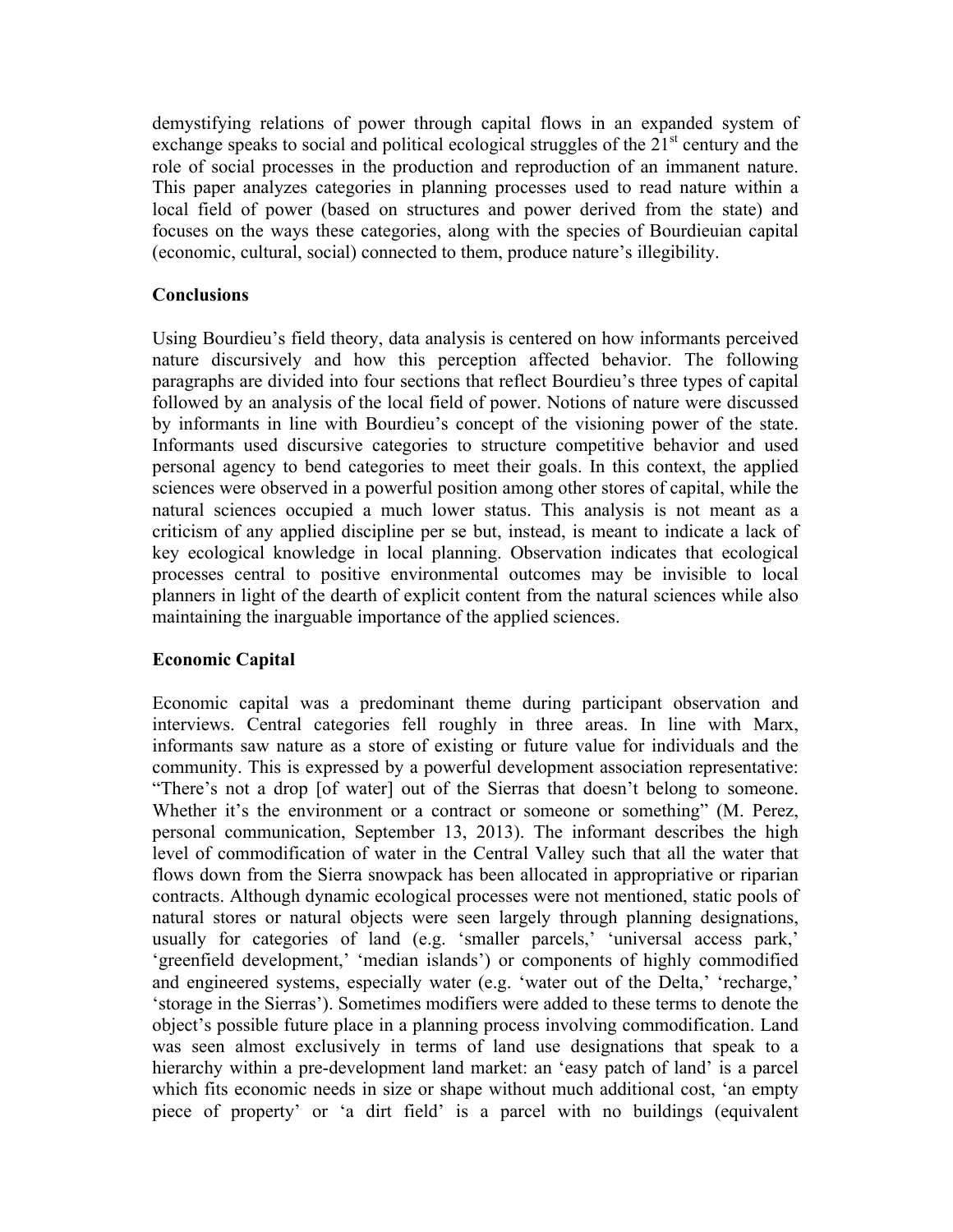discursively to a parcel with very low ecological productivity, bare earth). Words like 'easy' and 'empty' refer solely to economic processes for which the city structures a field of power. Competition is waged in this field for economic benefits connected to pieces of nature situated on a continuum of adequacy in the building process.

Second, informants saw metabolism of parcels of land in terms of risk management, a growing foundation for local fiscal stability. According to informants the mode of expansion for infrastructure build out comes in relatively infrequent moments of debt accrual often associated directly with infrastructure build out. Accompanied by increasingly present risk management structures, public infrastructure 'improvements' (e.g. water, sewer, storm drains) enable real estate to enter into productive activity. Risk management was considered 'internal' (as opposed to 'public') to high status management spheres in the local field of power and was seen as highly technical by informants. Changing economic practice has shifted the perception of risk management from mechanisms within a largely *external* market to decidedly internalized processes closely coupled with moments of proposed infrastructure build out and urban metabolism of land. Informants from diverse roles and status saw these moments of intensive risk management as impacting 'cash flow.' For example, negative press from conflict over environmental concerns was perceived as affecting future cash flow through possible effects on the city's bond rating (similar to an individual's credit score). This result echoes Beck: "risks become the all-embracing background for perceiving the world" (2000, p. 218). Through risk management tools local government has created a system of perception of nature structured by the language of finance. These discursive frames seep into material work expectations and the vocabulary expected from experts in the field of power, eventually limiting the type of future imagined for the city and codified in the general plan and the development code.

Third, specific natural objects were seen as providing amenities to neighborhoods in ways that spoke to the positionality of geographic sub-regions within the city, in other words, residents socialized by advocacy efforts competed for particular natural objects. 'Amenities' were seen as signs of a neighborhood's status among other neighborhoods and this vision limited the character of advocacy efforts, notably those that might have been directed toward alternative cultural visions of urban nature. 'Street trees,' sidewalks with 'landscaped areas,' and 'urban green space' were requested by residents as economic markers indicating that a neighborhood matters. These amenities were seen as similar in category to other less natural objects that form part of the distributive network of infrastructure such as streets (e.g. maintenance of potholes, stop signs, speed bumps). When given the opportunity, residents who had visited other urban areas pointed to these amenities as desirable changes. A city staff member regularly charged with gathering community input states:

Several of the residents were concerned about the need for green space in that area that you know they hear on the television for example the need for green space and childhood obesity and what they have to do to reduce weight and…'And yet we don't have anything around us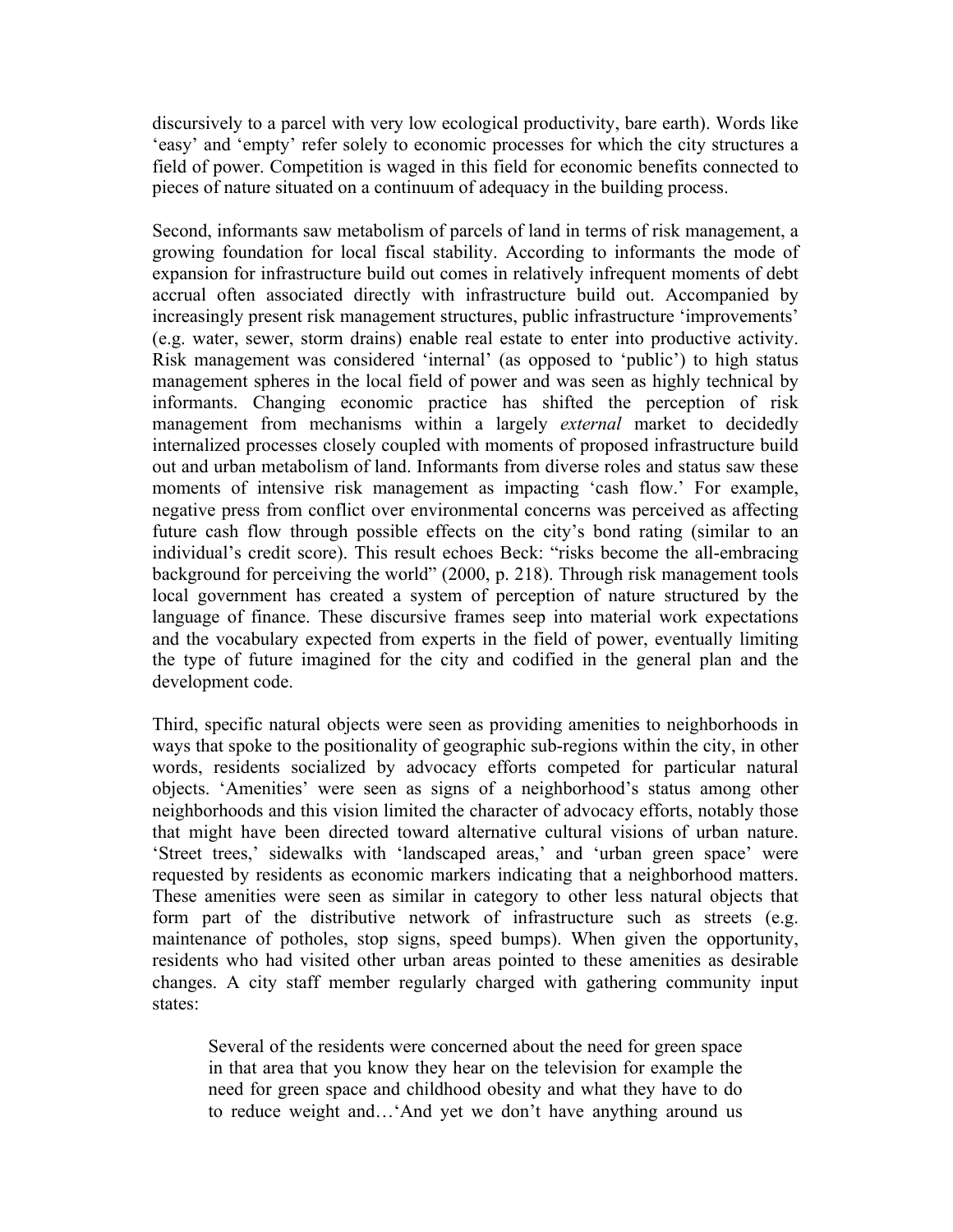where we can exercise in a safe manner…' (I. Yero, personal communication, August 16, 2013)

While provision of shade or cultural considerations were important aspects of consideration, there was also a decidedly social facet to resident's thinking about which that planners and advocates commented in interviews. Certain amenities are present in neighborhoods with higher status (Bourdieu's autonomous pole). A lack of these physical stores was seen as privation and taken as a sign that an area was less consequential than it could be. Autochthonous categories for natural objects among immigrant groups (e.g. urban farming, creative/ethnic landscape architecture, a sense of dependence on nature) though often extremely important to residents were much less present as signs of status. These objects were reserved for other fields (i.e. racial fields and cultural production). This pattern indicated that categories of management from applied science and planning closer to the autonomous pole, filter down to heteronomous social space within the local field of power. The resulting reading of status among social actors affected environmental outcomes in that advocacy efforts were based on learned understandings of what was possible. This pattern reflects the surprisingly isomorphic nature of the field across language barriers (Nayoras has scores of language groups) as well as the power of applied science in shaping cultural expectations of urban form as well as readings of nature.

# **Cultural Capital**

Bourdieu's species of cultural capital are central to flows of power in his field theory. In this case, the extremely low position of expressions of naturally oriented cultural capital in planning processes produced nature's illegibility in terms of ecological function. The positionality of cultural capital in the local field of power created a system of attitudes and behaviors that, through schooled ignorance, overlooked the mundane nature that is in constant interaction with resident bodies. The systemic (symbolic) violence that resulted stemmed less from intention than an inability to perceive systems through the lens of natural science.

#### **The embodied form**

Often misrecognized as skill, social actors read embodied forms of cultural capital as signs of prestige and competence. Bourdieuian embodied cultural capital takes many forms that mark bodies in terms of positionality in fields of competition, including things like mannerisms and clothing. For the sake of brevity, this paper will focus on discursive forms of cultural capital. Within embodied cultural practice in Nayoras planning processes, nature is notable for its implicit presence and discursive absence. Characteristics that were related to competency among informants were framed with limited knowledge of ecological function. Instead informants employed the language of public policy, engineering and a discourse of sustainability (often devoid of technical substance) to categorize things that could be considered natural: 'parcel,' 'groundwater,' 'water table,' 'urban tree forest,' 'recycled water,' 'recharge,' 'universal access park,' and 'storm water drainage.' Other less technical terms for nature or equally technical terms from the natural sciences were almost completely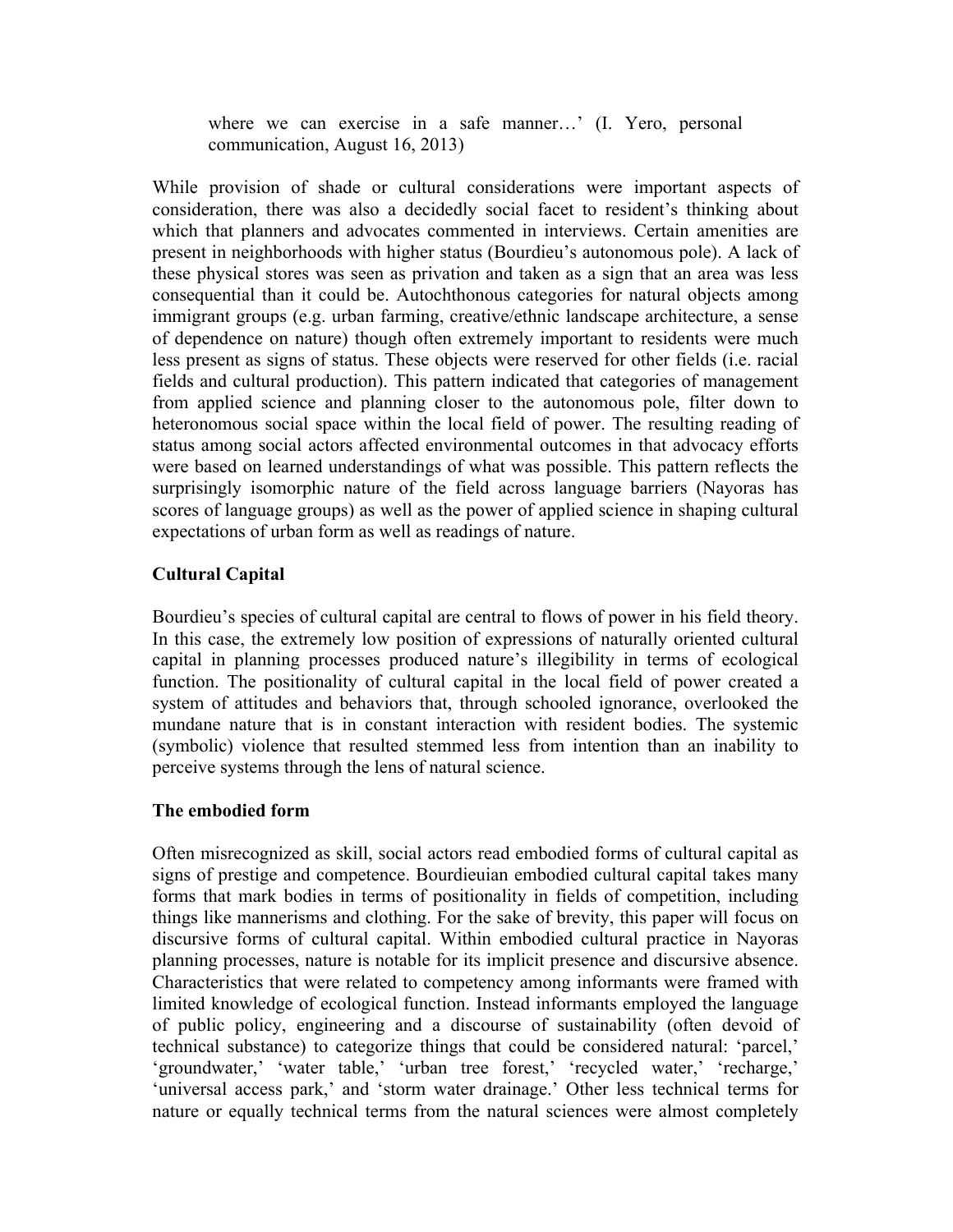absent. This discursive pattern was related to attitudes about the kind of people who are most qualified to give input about planning decisions. For example, a manager in the water division stated: "…people say emotional things about water without any understanding…of the practical world" (M. Quist, personal communication, August 17, 2013). Later this manager adds that what is actually needed in policy decisions is "a very robust tactical discussion in terms of what really are the problems and what really are the causes of those problems and what really are the opportunities. What are the real risks? A very robust conversation between…technically proficient and competent people" (M. Quist, personal communication, August 23, 2013). Here the informant describes in detail the characteristics--i.e. embodied cultural capital--that communicates expertise and knowledge within planning processes.

In the minds of expert informants, participants that belong in committee meetings in which the future of valuable resources are at stake should display a cultural capital of technical expertise sufficient to add to a 'tactical' discussion of details. One planning staff, an engineer, described the learning that took place before she felt able to participate: "So we think that these things are going to be a piece of cake and it wasn't. All of a sudden you're being asked to scope this project...from 10,000 feet. How do you do that?...My idea [was that] planning—you know, the way terms were used, the way people communicated—was language that was very internal to their profession and sometimes alienating" (M. Abner, personal communication, September 15, 2013). Even highly trained city staff learned to display language that was similar to other expert staff in order to align themselves discursively with the autonomous pole in a local field of power. In other cases in which committee members lacked the desired technical expertise, knowledge of the rules of the planning game and avoidance of conflict that might change the visionary direction of the project made less skilled individuals appear fit for participation.

# **The objectified form**

Observations about the objectified state of cultural capital, the "(pictures, books, dictionaries, instruments, machines, etc.), which are the trace or realization of theories or critique of these theories" (Bourdieu, 1986, p. 47), resulted in a complex and intricate network of capital in the local field of power. This section describes objects related to the representation of nature in maps or codified documents and the perceived change in techno-natural systems that planning efforts have produced over time. These objectified stores of cultural capital are either representations of or are the material product of theory and reveal social patterns and categories that speak to nature as a social object.

First, objectified information about resource delivery systems and other natural objects in the form of GIS, databases, and digital and paper maps had multiple levels of function. Their formal purpose was to provide a simplified and layered visual/spatial summary of distribution systems such as water, sewer, recreation and housing. But mapping technologies were also used informally as tools to regulate flows of power. Mapping objects had positionalities in and of themselves in the local field related to their speed and power to deliver information. For example, in Nayoras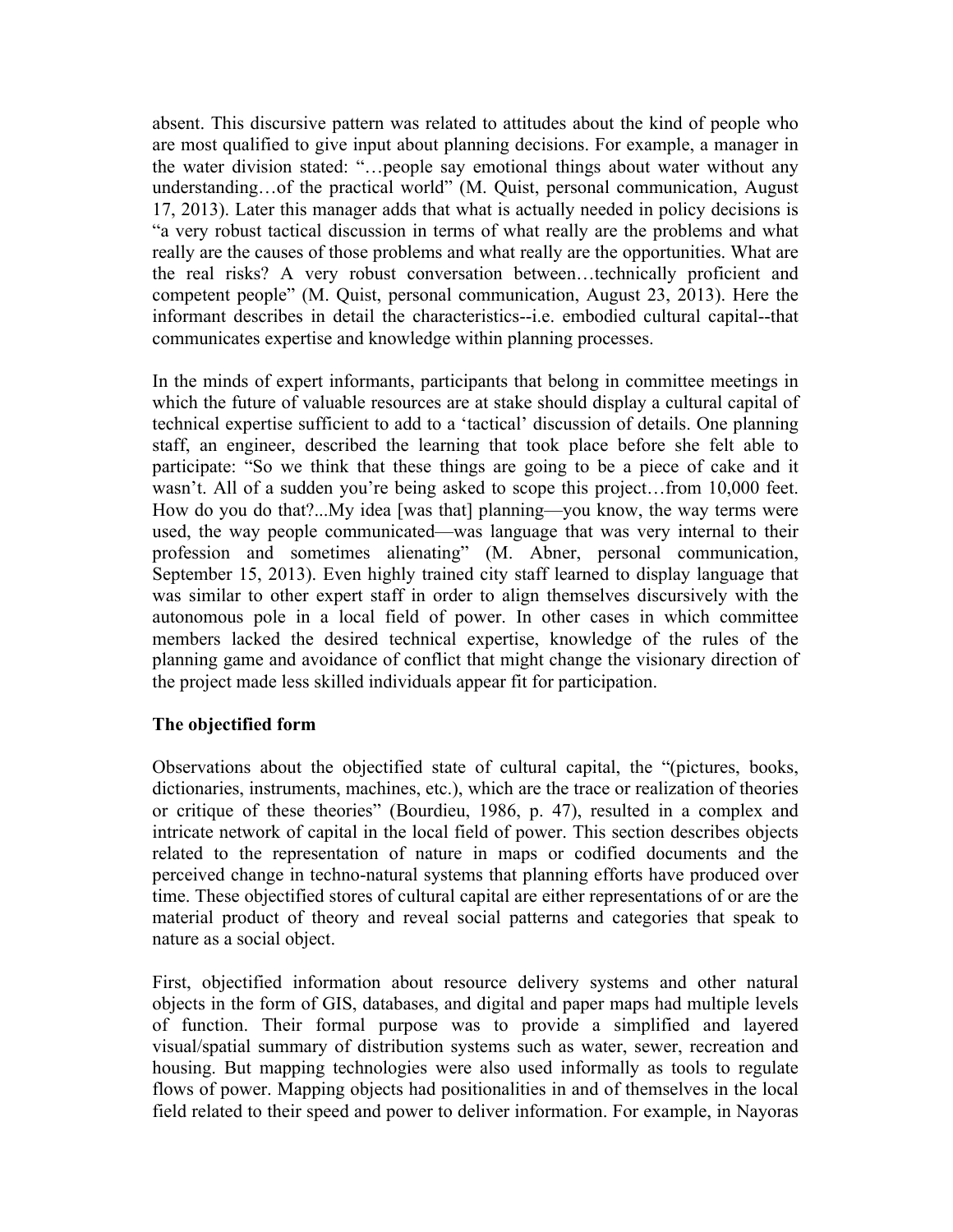the water division is an offsite and largely bureaucratic division in which GIS is not used. Instead the water division uses paper maps for day-to-day function related to water delivery and billing to the public. Among high-level staff a GIS is a high-status object used to provide visioning and vetting tools for planning projects. Although a large quantity of geographical and other data is available to the public in shapefile format on the city's Website, this information is rarely accessed. Finally, GIS based information was viewed widely as an 'internal' tool suitable for high level staff. Staff related this to the heightened sense of danger regarding possible terrorist attacks and, as described below, to the changing structure of public space. After 9/11 an initial public GIS system was disabled because of fear of "sewer and water system information [becoming] publicly available to anonymous users" (email communication May 30, 2014). The current system addresses this issue by maintaining three separate user capabilities so that the most sensitive information can be closely monitored. The free version is accessible to everyone but does not contain sewer or water information. The other two systems provide the same meticulously maintained content but are used by 'internal' development subscribers and by city staff.

In Nayoras moments of vision casting regarding future planning efforts (later fleshed out and codified in documents) occurred apart from deliberative public processes. Planning projects, often including delivery systems for water, sewer and land use, are a central mechanism for managing future metabolism of these resources. It was during 'internal' deliberations between a few expert staff, the mayor and, subsequently, hired consults that the majority of this content was formulated. One former planning staff stated that there was "no public involvement" in many important development decisions (M. Peeve, personal communication, August 15, 2013). The director of the water division expressed motivations behind this 'internal' visioning of future distributive structure: "The more I involve the public, the more hassles I have. [The process] was public in a sense… but we didn't invite the public…The public didn't have access to this information...It didn't go to council...It's not public because politics starts to play a part and politics screws it up" (M. Quist, interview, August 23, 2012). The informant expresses the perceived status of 'the public' in planning of distributive networks that are formally public in character. 'The public' was not considered knowledgeable enough to participate in the codification process for planning efforts that might affect other capital stores (e.g. personal cultural capital or economic capital). Because of this, by the time these decisions reached City Council deliberation and vote, they were largely binary in character, i.e. accept or reject a completed plan in which most of the content conforms to the vision of high level staff later fleshed out by consultants. One planning staff person stated: "We use consultants to help. They sort of set the stage, they set it up for us." (M. Abner, personal communication, September 5, 2013). Time added to this dynamic. As planning documents were formulated through 'internal' channels that sometimes took years with one or more changes in City Council make-up, elected officials or 'the public' had no viable opportunity to use the highest quality information systems available to them.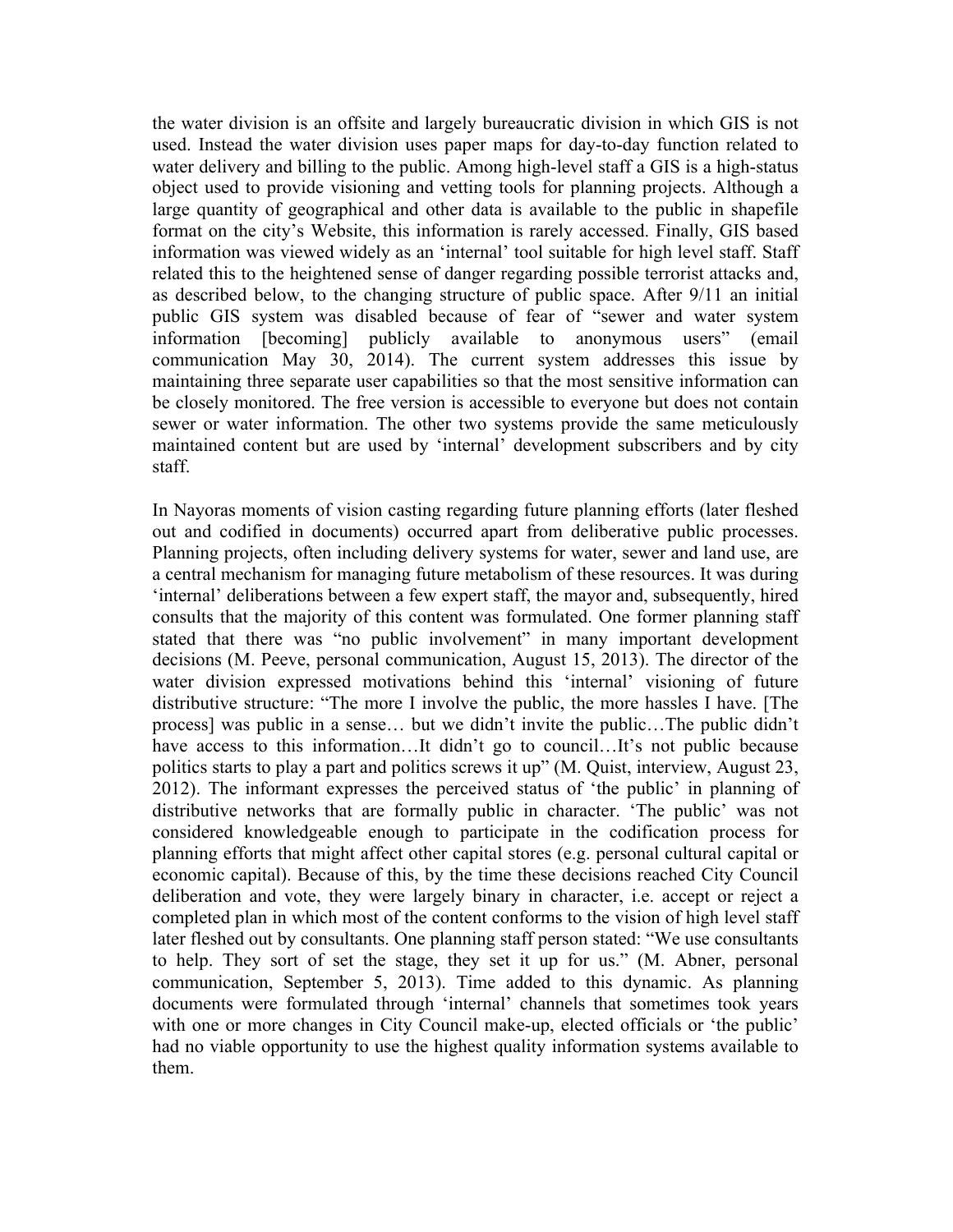There was also a difference in the positioning of objectified cultural capital produced by planning processes. This positioning often seemed to be intentionally hidden behind a spectacle of city council deliberation and was reflected in admonitions to city staff that political credit seeking was considered untoward. This allowed objectified staff products in Nayoras to go largely unchallenged in public deliberation. In another example of a similar dynamic, a large amount of staff time, sometimes five years or more, was dedicated to General Plan updates that sometimes included the Development Code (a document that codifies the type of urban form that is applied mainly to new development). The General Plan in comparison to the Development Code was much less meaningful for guiding implementation. City Hall, through the code enforcement department, could use force (e.g. code infractions) to ensure code guidelines were followed while the General Plan is not subject to compliance mechanisms. It became clear that the General Plan was used to channel low status 'public' input regarding resource visions molded in more dominant sectors of social space. This allowed advocacy groups and 'the public' to feel that they had participated without the city needing to change central components of planning practice. Within smaller planning efforts informants also expressed a sense of dependence by elected officials on staff input for resource visioning, specifically the pervasive 'staff report'. This unassuming object codified the applied scientific expertise held by professional staff and became a store of cultural capital in the local field of power. During spectacle-like City Council deliberations council members asked questions of expert staff but demonstrated political restraint in the face of high stores of cultural capital objectified in the staff report. Councilmembers sometimes rejected staff suggestions in yes or no votes but avoided challenging them directly. In these ways, the place of applied scientific expertise was close to the autonomous pole of social space in every instance it was observed.

#### **Discussion**

In summary, these results speak to the power of academic knowledge to structure the production of nature through local planning. Following Becker (1953), the physical effects of an object are mediated by a social learning. Physical effects alone do not determine the eventual meaning and subsequent use of an object. In this way, the type of social object any material thing becomes over time is molded by the meaning actors use to experience it and with which actors read it for others. Scholars of infrastructure note that systems of infrastructure often become invisible in local government because natural crises (floods, irrigation, water quality) are well-managed by formal structures that require little attention (Melosi, 2001, 2008; Star, 1999; Schott, 2004; Peluso, 2012; Varnelis, n.d.). What is left after these inarguably important facets of collective management are the human categories used to design systems of distribution, regulation and control of nature expressed through the applied sciences.

In Nayoras planning processes, the analysis of Bourdieu's economic, cultural and social capital revealed that applied academic knowledge is used in ways that regulate human behavior apparently unconnected with its technical content. The abstract and financialized character of economic capital have become powerful motivators for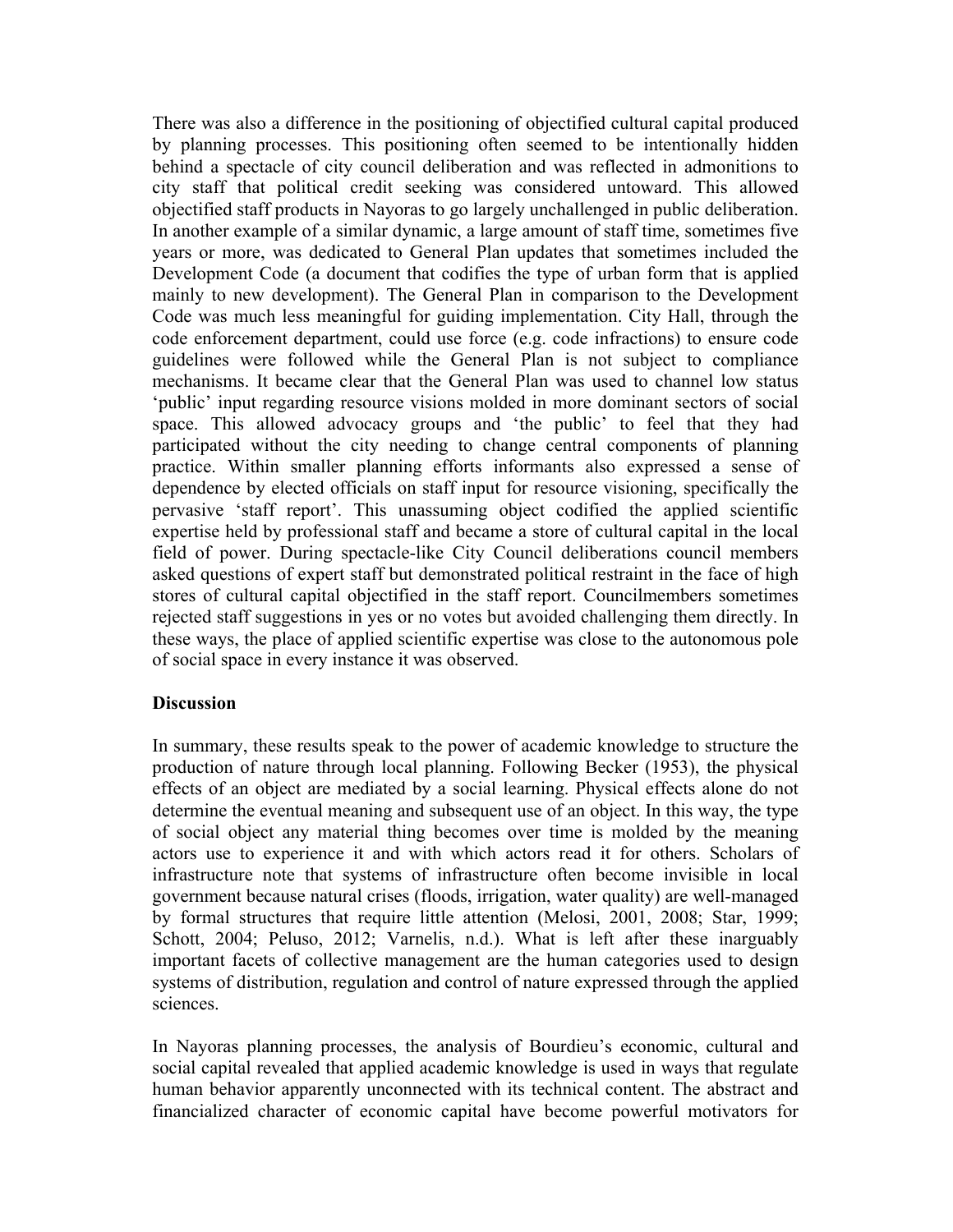action with both individual and organizational implications. Even the political behavior of neighborhood advocates at the heteronomous pole of social space were affected by academic categories that filter isomorphically to them. The embodied and objectified forms of cultural capital marked the belonging of bodies, things, and organizations within networks of relationships among perceived equals. This capital was used to create opposing 'internal' and 'public' realms of participation along axes of power that defended expert knowledge and limited alternative readings of natural capital. This partitioning was also observed in codified public documents that had extremely variable impact on planning outcomes but that were not represented as such to the public.

Following Latour, much of the power of science lies in its ability to shape thought, in other words, in the production of a dominant reading of a unified social and material world. For Bourdieu, if the social hierarchies hidden within this reading are not problematized—through analysis of capital stores within a broader system of transeconomic exchange—even well-meaning social science may contribute to the misrecognition of the flows of power institutionalized in its products. The results of this paper suggest that existing ecological knowledge may not be part of the reading of nature in local planning because of the dominance of applied science. This paper argues that use of knowledge from the natural sciences may be a low cost-high reward strategy for improving local ecological outcomes through increased legibility of dynamic systems from which ecosystem services flow. The caveat is added that existing flows of power, specifically the network of professional organizations described above are key to meaningful expansion of an applied scientific knowledge base. Observations in Nayoras indicate that this knowledge may be consistently absent within the mundane planning and maintenance of the natural capital within the urban purview. More effective knowledge dissemination is vital in an age that presents global environmental challenges that are directly related to the social processes that produce these effects and in which liberation from socially opaque systems that hide humanity's underlying material relations may be the biggest stake science has ever faced.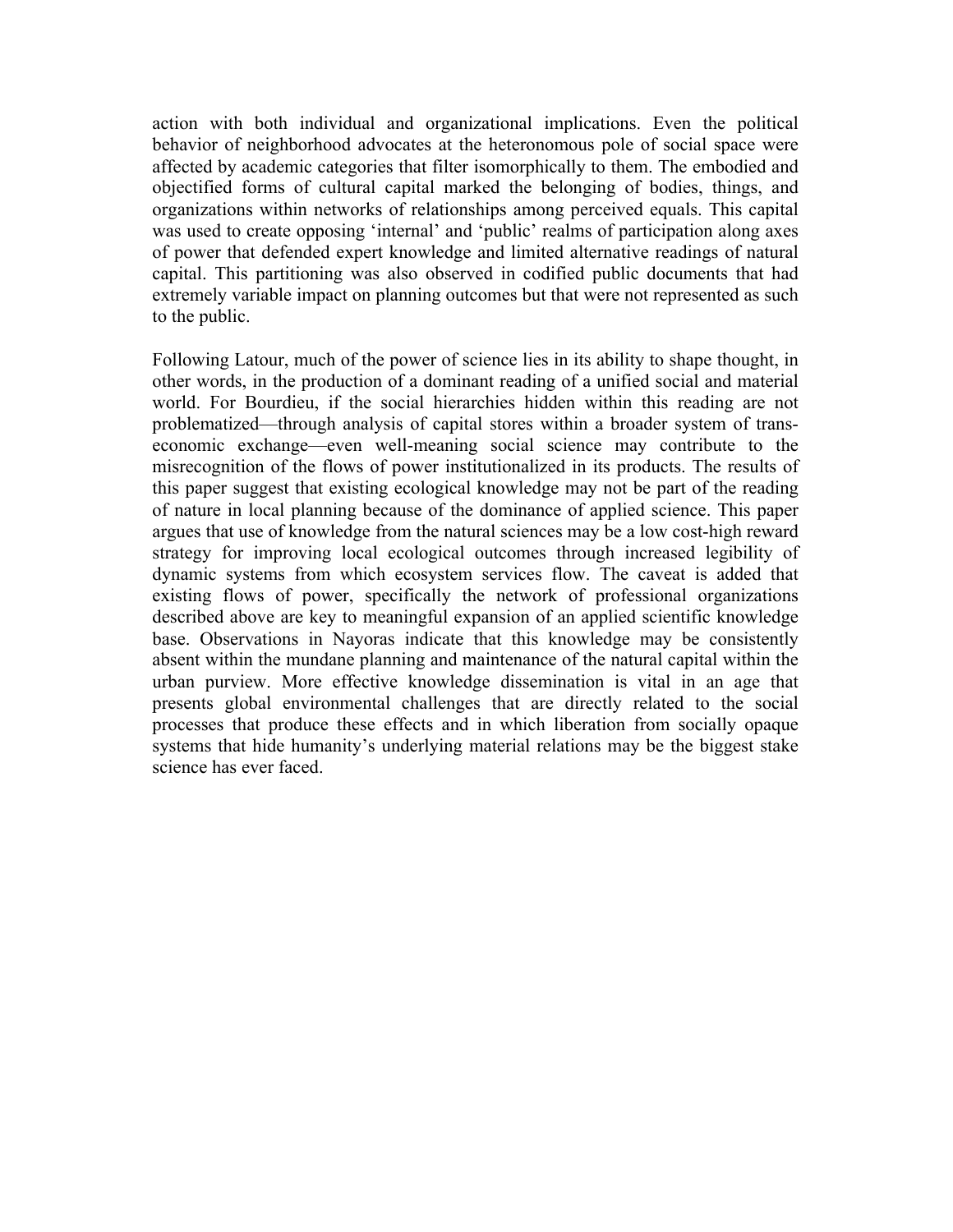

Figure #1: City of Nayoras locality field of power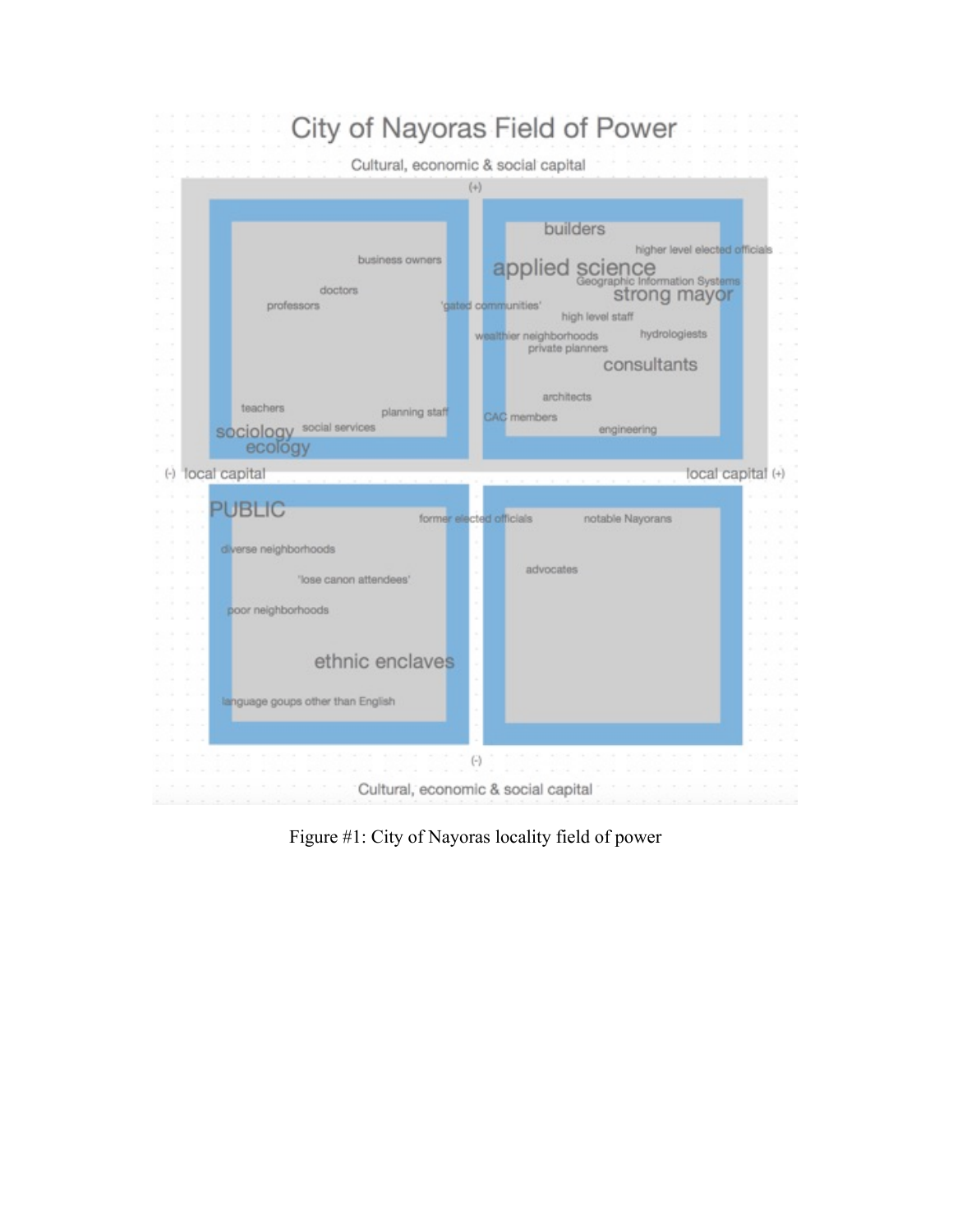#### **References**

Bennett, J. (2010). Vibrant matter: A political ecology of things. Durham: Duke University Press.

Berkes, F. & Folke, C. (1998). Linking social and ecological systems for resilience and sustainability. In Berkes, F. & Folke, C. (Eds.). Linking social and ecological systems: Management practices and social mechanisms for building resistance. Cambridge, UK: Cambridge University Press.

Berkes, F., Colding, J., & Folke C. (2000). Rediscovery of traditional ecological knowledge as adaptive management. Ecological Applications, 10(5), 1251-1262.

Bourdieu, P. (1984). Distinction: A social critique of the judgment of taste (Nice, R., Trans). Cambridge, MA: Harvard University Press.

Bourdieu, P. (1986). The forms of capital. In Richardson, J. (Ed.) Handbook of Theory and Research for the sociology of education (241-258). New York, NY: Greenwood.

Bourdieu. P. (1996). The state nobility: Elite schools in the field of power. Stanford, CA: Stanford University Press.

Braun, B. (2005). "Environmental Issues: Writing a More-than-Human Urban Geography." Progress in Human Geography 29(5): 635-650.

Castells, M. (1989). The Informational City: Information Technology, Economic Restructuring and the Urban-Regional Process. Cambridge: Blackwell Publishers.

Castells, M. (2000). Rise of the Network Society (2nd ed). Oxford: Blackwell.

Castree, N. (2005). Nature. New York, NY: Routledge.

Chapin, F.S., Matson, P.A., & Vitousek, P.M. (2011). Principles of terrestrial ecosystem ecology (2nd ed.). New York, NY: Springer.

Constanza et al., (1997). "The value of the world's ecosystem services and natural capital." In Nature, 287, 253-260.

Cronon, W. (1991). Nature's metropolis: Chicago and the great west. New York: W. W. Norton.

Daily, G. C., Sodorqvist, T., Aiyar, S., Arrow, K., Dasgupta, P. Ehrlich, P. R…& Walker, B. (2000). "The value of nature and the nature of value." In Science, 289(5478), 395-396.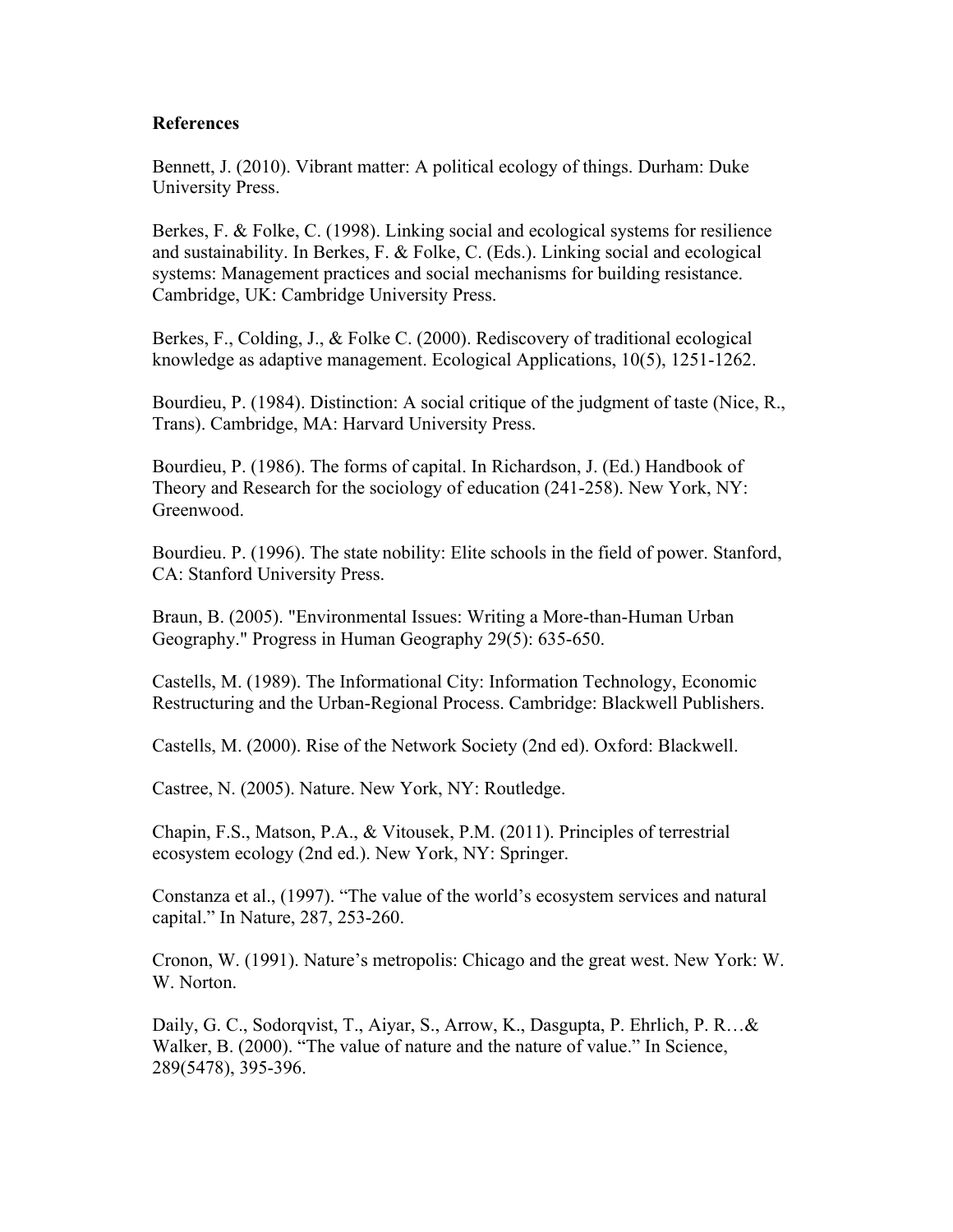Davis, D. (2004). Desert 'wastes' of the Maghreb: Desertification narratives. In French colonial environmental history of North Africa, Cultural Geographies, 11(4), pp. 359- 387.

Davis, D. (2006). Neoliberalism, environmentalism and agricultural restructuring in Morocco. The Geographical Journal, 172(2), pp. 88-105.

Davis, D. (2015). Historical approaches to political ecology. In Perrault, T., Bridge, G., & McCarthy, J. (Eds.), The Routledge handbook of political ecology (pp. 263- 275). New York, NY: Routledge.

DeFries, R.S., Foley, J.A., & Asner, G.P. (2004). Land-use choices: Balancing human needs and ecosystem function. Frontiers in Ecology and Environment 2(5), 249-257.

Desfor, G. & Keil, R. (2004). Nature and the city: Making environmental policy in Toronto and Los Angeles. Tuscan, AZ: University of Arizona Press.

Easterling, K. (2012). Zone: The spatial structure of extrastatecraft. The Design Observer Group. Retrieved from http://places.designobserver.com/entryprint.html?entry=34528

Gandy, M. (2003). Concrete and clay: Reworking nature in New York City. Boston: Massachusetts Institute of Technology Press.

Galt, R.E. (2013). Placing food systems in first world political ecology: A review and research agenda. Geography Compass, 7(9), pp. 637-658.

Gandy, M. (2012). Where does the city end?? Architectural Design, 82(1), pp. 128-133.

Gottdiener, M. (1985). The social production of urban space. Austin, TX: University of Texas Press.

Grove K (2009) Rethinking the nature of urban environmental politics: Security, subjectivity, and the non-human. Geoforum 40(2): 207–216.

Gunderson, L. & Holling, C. S. (2002). Panarchy: Understanding transformations in human and natural systems. Washington, DC: Island Press.

Guthman, J. (2011). Weighing in: Obesity, food justice, and the limits of capitalism. Berkeley: University of California Press.

Harvey, D. (1996). Justice, Nature and the Geography of Difference. London: Blackwell.

Jenkins, R. (1982). Pierre Bourdieu and the reproduction of determinism. Sociology,16(270), pp. 270-281.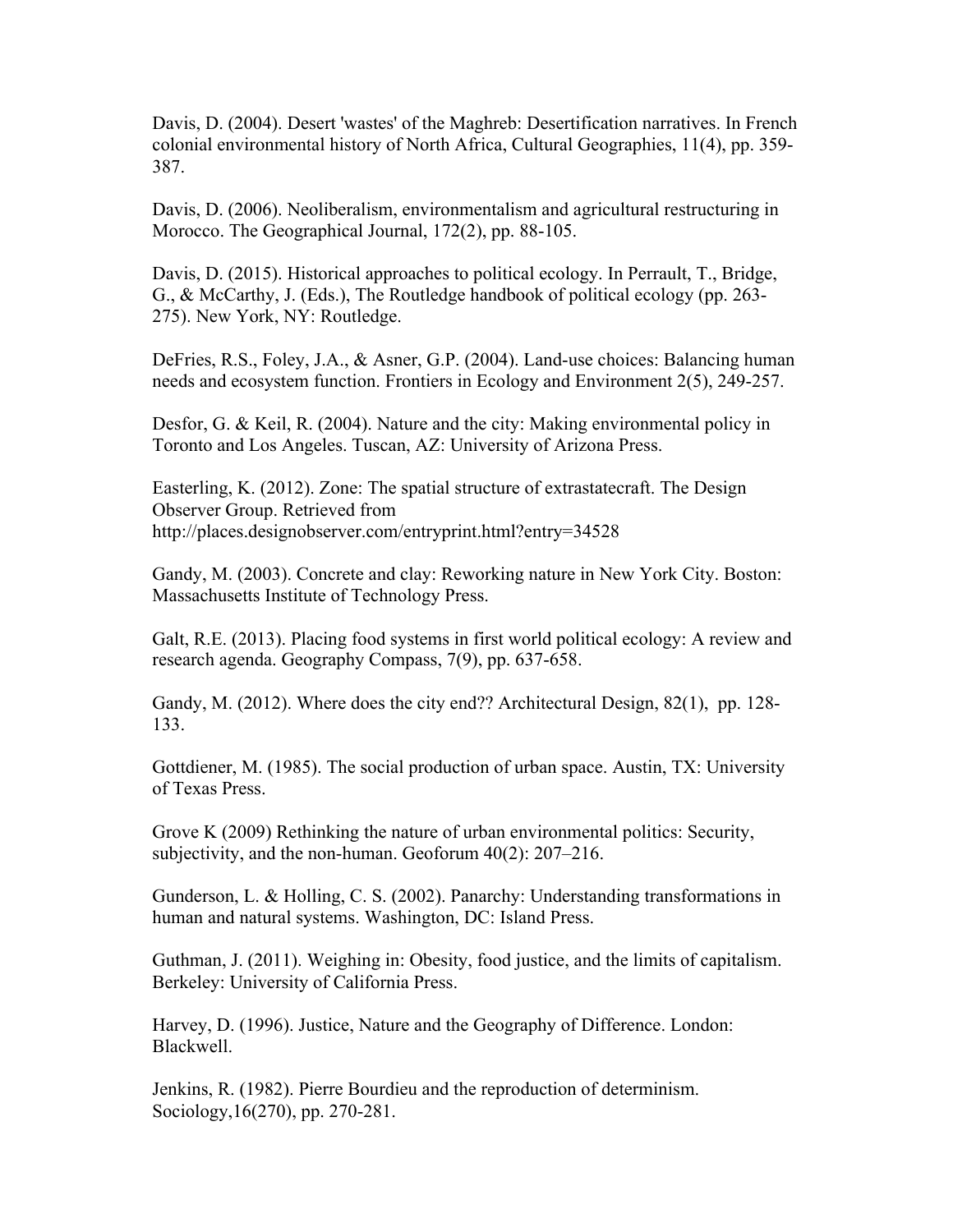Heynen, N. (2013). Urban political ecology I: The urban century. Progress in Human Geography online. Retrieved from http://phg.sagepub.com/content/early/2013/08/28/0309132513500443

Heynen, N., Kaika, M. & Swyngedouw, E. (2006). In the nature of cities: Urban political ecology and the politics of urban metabolism. New York: Routledge. Kaika, M. (2005). City of flows: Modernity, nature, and the city. New York, NY: Routledge.

Kobayashi, A. & Peake, L. (1994). Unnatural discourse: 'Race' and gender in geography. Gender, Place and Culture, 1, 225-243.

Lefevbre, H. (1993). The production of space. (Nicholson-Smith, D. Trans.) Oxford: Blackwell.

Latour, B. (1979). Laboratory life: The construction of scientific facts. Princeton, NJ: Princeton University Press.

Latour, B. (1993). We have never been modern. Cambridge, MA: Harvard University **Press**.

Latour, B. (2004). Politics of nature: How to bring the sciences into democracy. Cambridge, MA: Harvard University Press.

Latour, B. (2005). From Realpolitik to Dingpolitik: or How to Make Things Public. In Bruno Latour and Peter Weibel, eds. Making Things Public: Atmospheres of Democracy. Cambridge: MIT Press, pp. 2-33.

Latour, B. (2007). Turning around politics: A note on Gerard de Vries' paper. Social Studies of Science, 37(5), pp. 811-820.

Latour, B. (2011). Drawing things together. In The map reader: Theories of mapping practice and cartographic representation, Dodge, M., Kitchin, R., & Perkins, C. (Eds.). San Francisco, CA: John Wiley and Sons Publishing.

Lave, R. (2012.) Fields and Streams: Stream Restoration, Neoliberalism, and the Future of Environmental Science. Athens, GA: University of Georgia Press.

Lawhon, M. & Murphy, J.T. (2012). Socio-technical regimes and sustainability transitions: Insights from political ecology. Progress in Human Geography, 36(3), 354-378.

Leach, M. and R. Mearns (1996). The Lie of the Land: Challenging Received Wisdom on the African Environment. London, The International African Institute.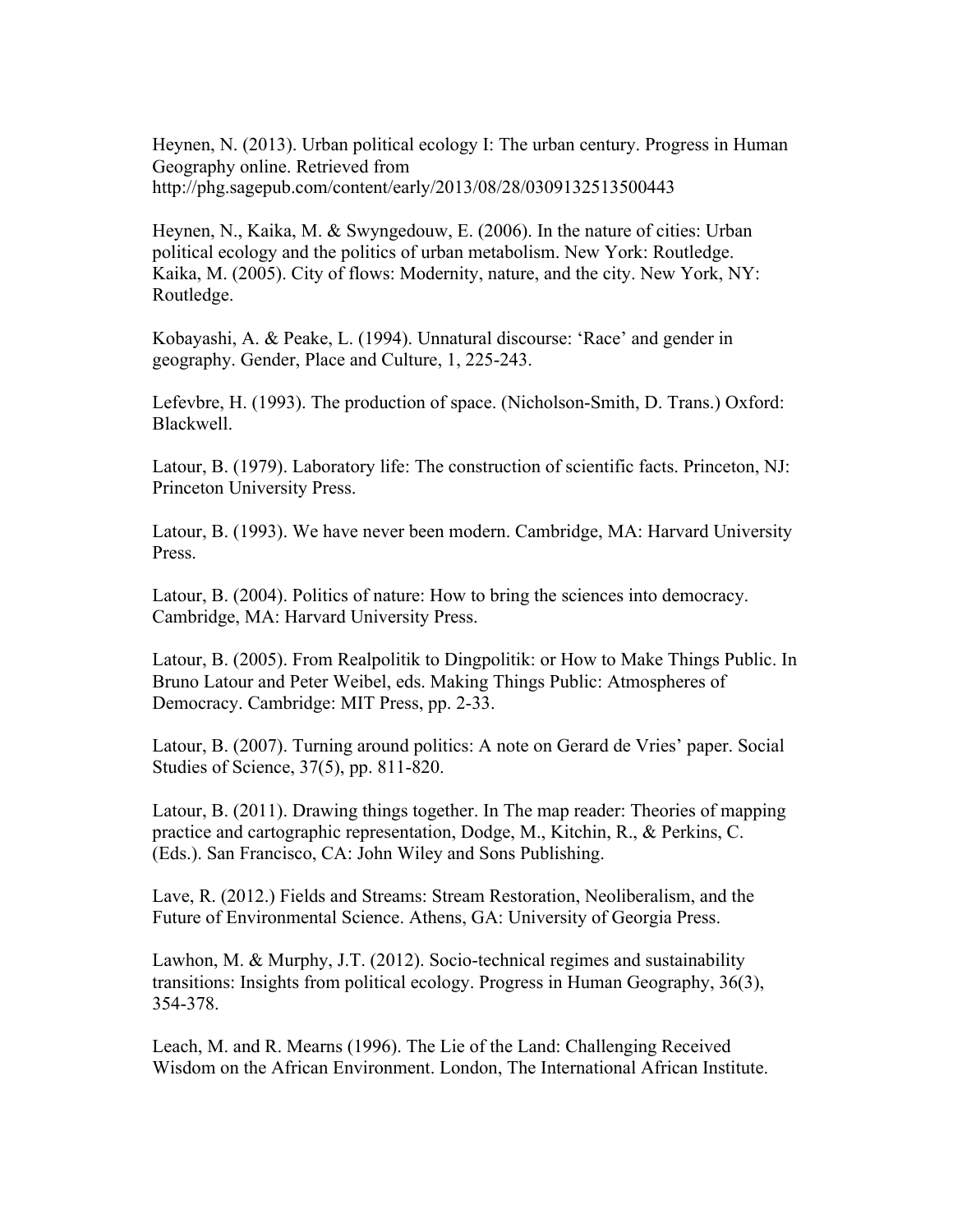Lefebvre, H. (1991). The production of space. (Nicholson-Smith, D. Trans.) Oxford: Blackwell.

Lipietz, A. (1996). Geography, ecology, democracy. Antipode, 28(3), 219-228.

Loftus, A. (2012). Everyday environmentalism: Creating an urban political ecology. Minneapolis, MN: University of Minnesota Press.

Martin, J.L. (2003). What is Field Theory? American Journal of Sociology, 109, pp. 1-49.

Melosi, M. (2008). The sanitary city: Environmental services in urban America from colonial times to the present. Pittsburgh, PA: University of Pittsburgh Press.

Melosi, M. (2001). Effluent America: Cities, industry, energy, and the environment. Pittsburgh, PA: University of Pittsburg Press.

Micheli, F. & Guerry, A. (2012). Ecosystem services. In Hastings, A & Gross, L. The Encyclopedia of Theoretical Ecology (pp. 235-241). Berkeley, US: University of California Press.

Millennium Ecosystem Assessment-MA. (2005). Ecosystems and human well-being: Synthesis. Washington, DC: Island Press.

National Research Council (NRC). (2003). Cities Transformed: Demographic Change and Its Implications in the Developing World. Panel on Urban Population Dynamics, M.R. Montgomery, R. Stren, B. Cohen, and H.E. Reed, eds., Committee on Population, Division of Behavioral and Social Sciences and Education. Washington, DC: The National Academies Press.

Naylor, S. (2006). Historical geography: Natures, landscapes, environments. Progress in Human Geography, 30(6), 792-802.

Patton, M.Q. (1990). Qualitative evaluation and research methods (2nd ed.). Newbury Park, CA: Sage Publications.

Peluso, N. (2012). What's nature got to do with it? A situated historical perspective on socio-natural commodities. Development and Change, 43(1), 79-104.

Polasky, S. (2012). Ecosystem valuation. In Hastings, A & Gross, L. The Encyclopedia of Theoretical Ecology (pp. 241-247). Berkeley, US: University of California Press.

Reed, M. G. & Christie, S. (2009). Environmental Geography: We're Not Quite Home— Reviewing the Gender Gap. Progress in Human Geography, 33(2), 246-255.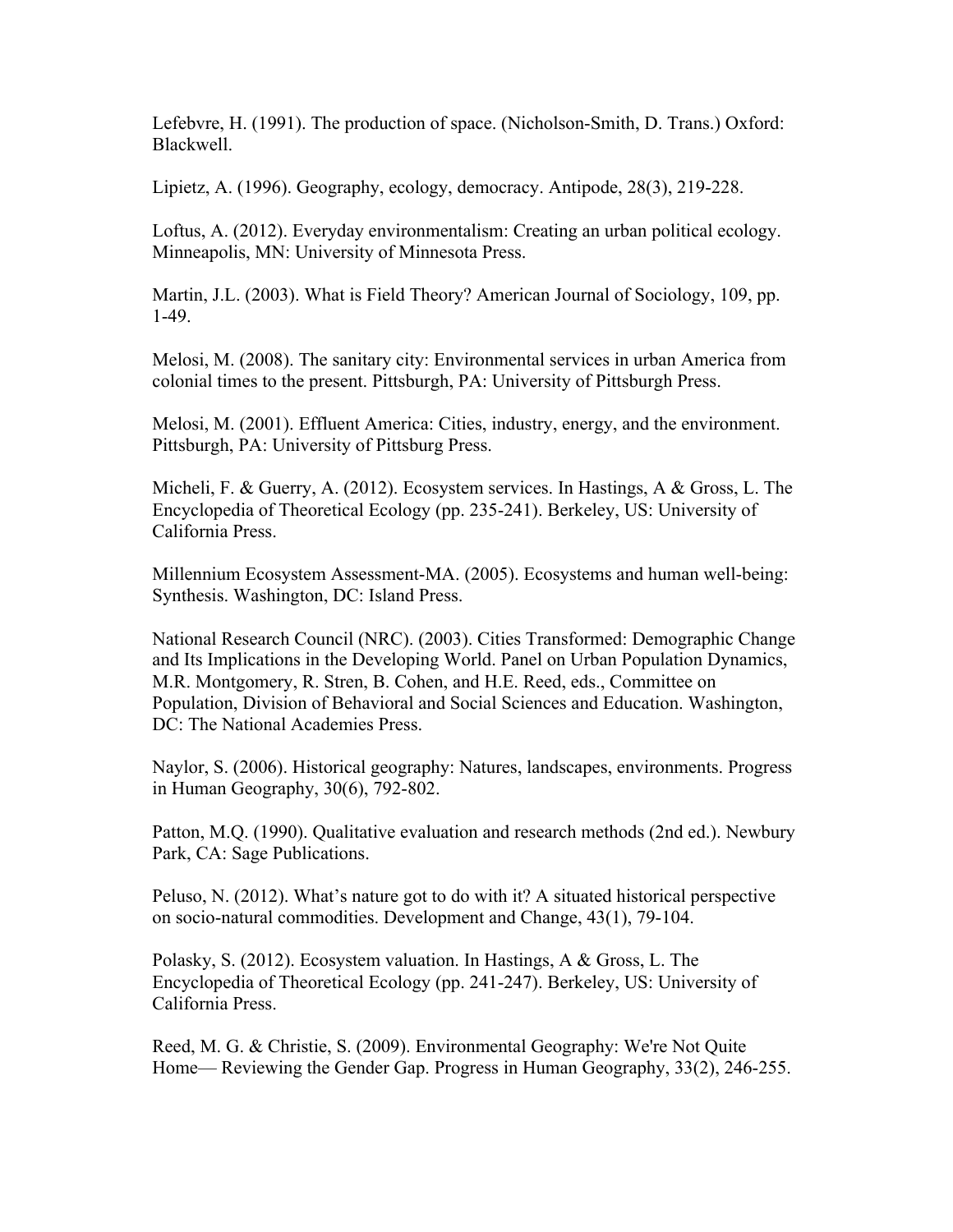Robbins, P.F. (2007). Lawn people: How grasses weeds and chemicals make us who we are. Philadelphia, PA: Temple University Press.

Robbins, P.F. (2012). Political Ecology: A Critical Introduction (2nd Ed). Malden, MA: Wiley-Blackwell.

Sallaz, J. & Zavisca, J.R. (2007). Bourdieu in American Sociology. Annual Review of Sociology, 33, 21-41.

Schott, D. (2004). Urban environmental history: What lessons are their to be learnt? Boreal Environment Research, 9, 519-528.

Scott, J.C. (1998). Seeing like a state: How certain schemes to improve the human condition have failed. New Haven, CT: Yale University Press.

Smith, N. (1984). Uneven development: Nature, Capital and the production of space. Athens: University of Georgia Press.

Spradley, J. (1979). The ethnographic interview. Fort Worth: Harcourt, Brace, Jovanovich College Publishers.

Spradley, J. (1980). Participant observation. New York: Holt, Rinehart and Winston.

Star, S. L. (1999). The ethnography of infrastructure. American Behavioral Scientist,43(3), pp. 377-391. Thousand Oaks, CA: Sage.

Strauss, A. & Corbin J. (1994). Grounded theory methodology: An overview. In N. K. Denzin and Y. S. Lincoln (Eds.), Handbook of Qualitative Research, 273-285. Thousand Oaks, CA: Sage Publications.

Stromberg, J. (2013). What is the Anthropocene and are we in it? Smithsonian Magazine. Retrived from http://www.smithsonianmag.com/science-nature/what-isthe-anthropocene-and-are-we-in-it-164801414/?no-ist

Swyngedouw, E. (2004). Social Power and the Urbanization of Water. Oxford, UK: Oxford University Press.

Swyngedouw, E. (2006). Circulations and metabolisms: (Hybrid) natures and (cyborg) cities. Science as Culture, 15(2), 105-121.

Swyngedouw, E. (2007). Impossible sustainability and the postpolitical condition. In Krueger, R. & Gibbs, D. (eds.), The sustainable development paradox (13-40). New York, NY: The Guilford Press.

Swyngedouw, E. (2009). The antinomies of the postpolitical city: In search of a democratic politics of environmental production. International Journal of Urban and Regional Research, 33(3), 601-620.